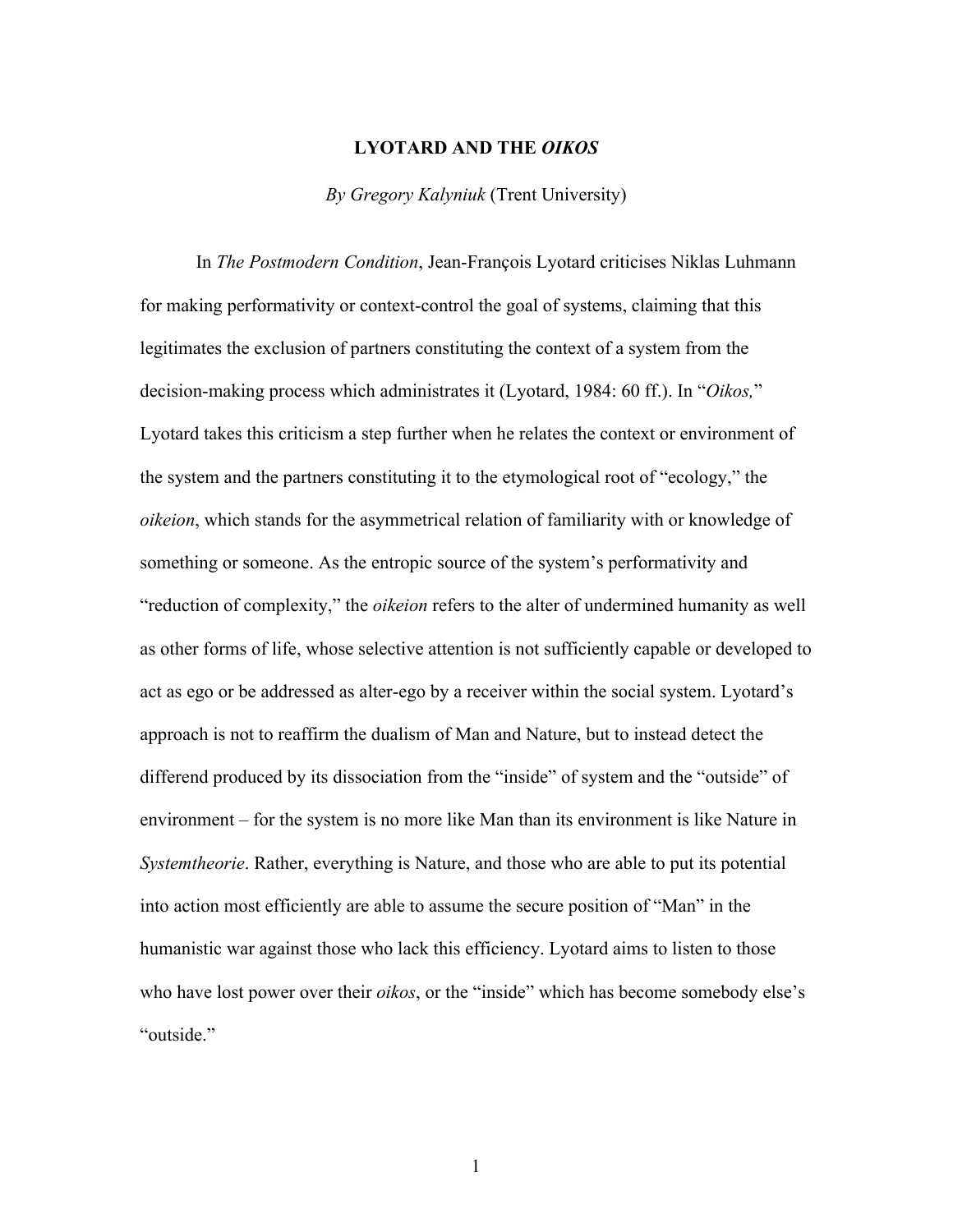For Lyotard, the opposition between Man and Nature and the characterisation of Man as "inside" and Nature as "outside" form the basis for a Hegelian metaphysics of the subject, which posits the objectification of thought, perception, and speech as conditions for human action (Lyotard, 1993: 97). Against this conception, he identifies a metaphysics of substance originating with Aristotle, which distinguishes potential from action relative to a concept of energy, replacing the border between inside and outside with a distinction between form and matter. In *The Inhuman* and later in "*Oikos,*" Lyotard identifies the thought of Leibniz as the extreme condition of this kind of philosophy, since it dissolves the border between objective matter and subjective thought (Lyotard, 1988: 5, 39 ff.; Lyotard, 1993: 98). For Leibniz, consciousness is matter with a high degree of memory, while matter is "momentary mind," or the lowest degree of memory. Monads, the spiritual substances of Leibniz's philosophy, are similar in the sense that the whole world is reflected through each of them, but different in the sense that they each form a unique perspective on the world, which is determined by their level of complexity and their capacity to make use of memory in the processing of information. If humanity could be conceived as a monad, claims Lyotard, then techno-scientific advancement has resulted in this monad acquiring an increasingly complex memory. Leibniz had envisioned that such advancement would result in the amplified reason of the *characteristica universalis* and *calculus ratiocinator*, illuminating the choices of the divine monad in selecting the best possible world with the greatest diversity of monads and the least quantity of suffering. He believed that this discovery would be the last effort of the human spirit before the emergence of a utopian world in which justice would become the object of a rigourous science (Leibniz, 1976: 76). The contemporary result of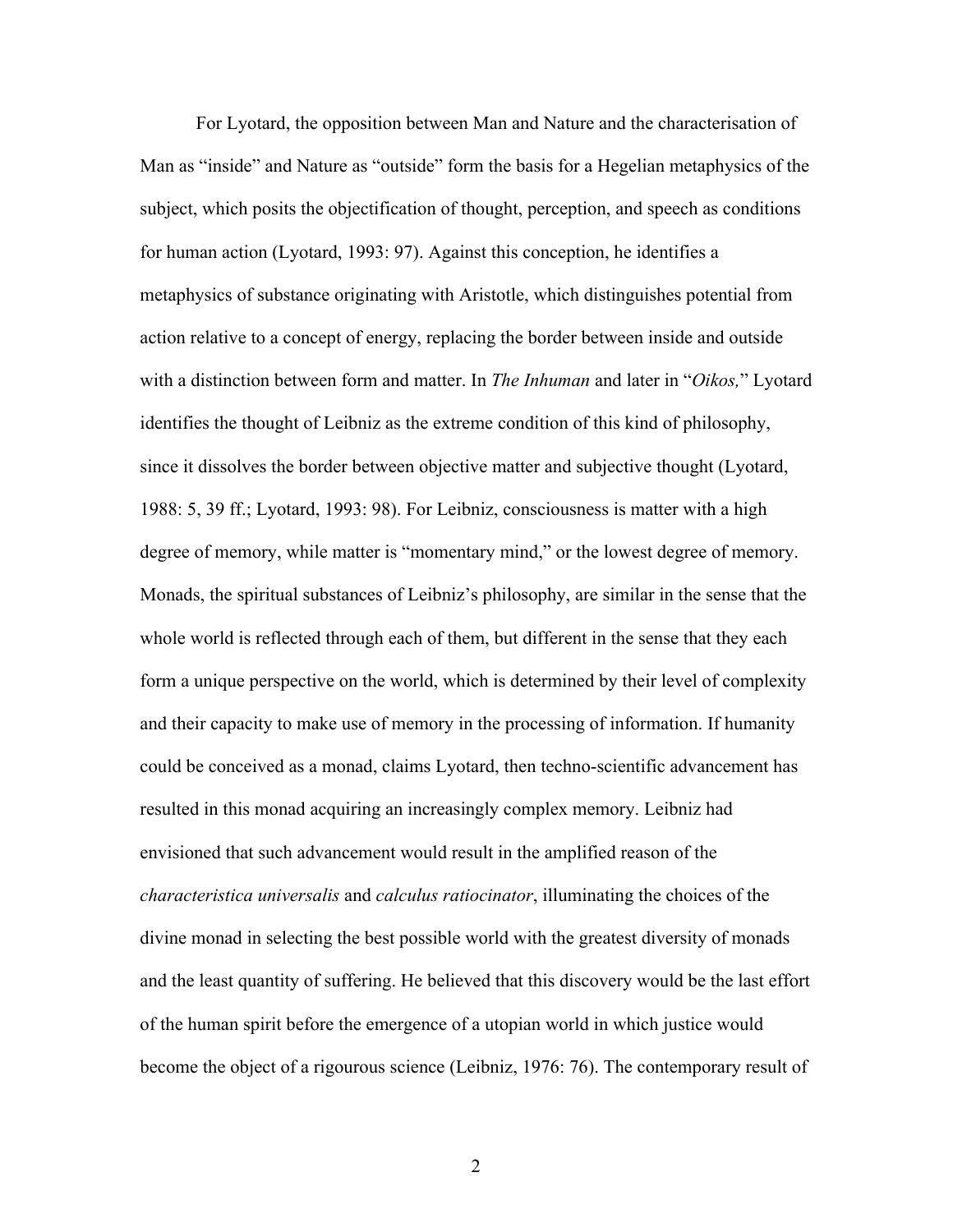such advancement, however, has instead seen a splintering of so-called realities within the same world with the emergence of such ideologies as *Systemtheorie*, which claims to describe the selection of just such a best possible world, but according to the criteria of capitalist performativity rather than divine charity. Lyotard's *oikeion* would then refer to the realities which get left behind, or the unnameable of the *characteristica universalis* and the unquantifiable of the *calculus ratiocinator* – problems which the human spirit tends to forget about in its utopian, techno-scientific ascent.

The capacity to make use of the complex memory which techno-scientific advancement has made possible is characterised as the "reduction of complexity" in the *Systemtheorie* of Luhmann, who develops applications for the reflexive feedback loops of cybernetics in the domain of sociology. A feedback loop is a process by which a variable quantity of the output is fed back into the input of a system, modifying or amplifying the initial input signal, and a system is a set of interacting parts distinguished from their environment by a boundary which forms them into a closed, interconnected whole. Luhmann posits social and psychical systems as *autopoietically* closed zones of reduced complexity constituted in relation to a chaotic environment which feeds them information. Communicative actions select a limited quantity of information from the chaos and process it into meaning, which maintains the identity of the system and its boundary against the chaos. The element of feedback comes into play with the selective component of this process. A relation of structural coupling is posited to account for the reciprocal compensation of influence between psychical and social systems, or the way in which people are the environment of society no less than society is the environment of people. The consequence of this is that the communicative actions of people are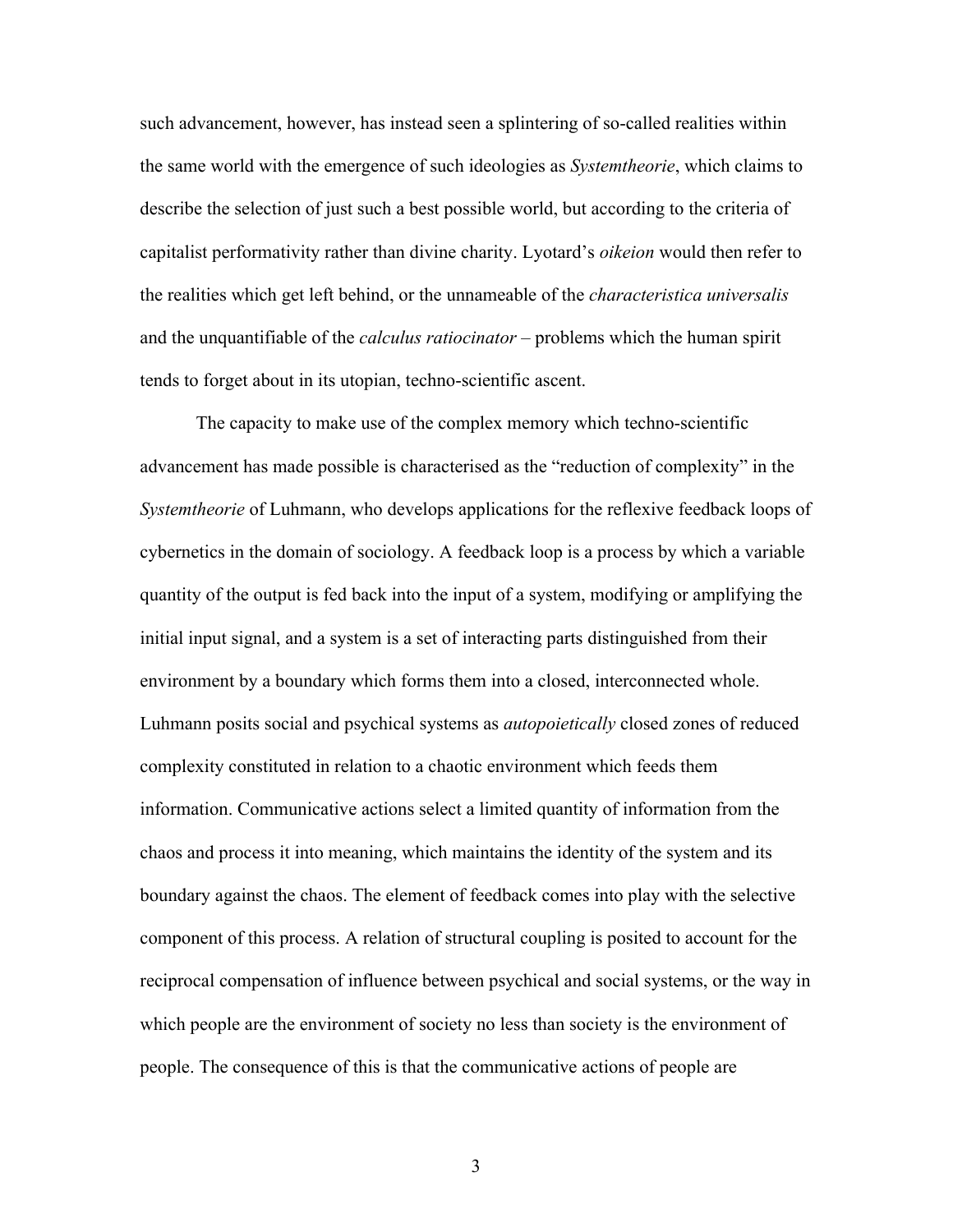constituted not by the people, but the society, which is in turn constituted by their communicative actions. Communication can only be apprehended self-referentially, and whatever is not apprehended as communication remains in the environment. Agency and innovation are still possible, but only when the feedback loop of the individual selects and processes meaning better than the feedback loop of society with which it is structurally coupled.

Leibniz's concept of the individual, or rather his notion of the individual concept, needs some further explication in relation to the *oikeion* and *oikos*. Reversing the order of the formula which determines the truth of analytic predication (subject-predicate) into one which asserts all truth *as* analytic predication, Leibniz arrives at the principle of sufficient reason. Everything which is or can be analysed to be true about a subject, meaning all of the relations which it forms and all of the events which it can undergo, are already contained within the individual concept of that subject. Sufficient reason holds that each subject has such an individual concept, which contains all of these relations and events as its predicates. Leibniz makes a distinction between necessary predicates which are genetic to the singular individual, and contingent predicates which are only incarnated through substantial relations with other monads, or *appurtenances*. These could range from the simple monads which belong to the parts of the individual's body to the simple monads which belong to other bodies, as well as other thinking monads. The substantial relations between singular and appurtenant monads are decomposable but renewable, and a favourite example of Leibniz's is the ship of Theseus which the Athenians were always repairing (Deleuze, 1993: 110). In this sense the theory of appurtenance explains possession and having, while the *oikeion*, as we shall see, stands for the inverted relation,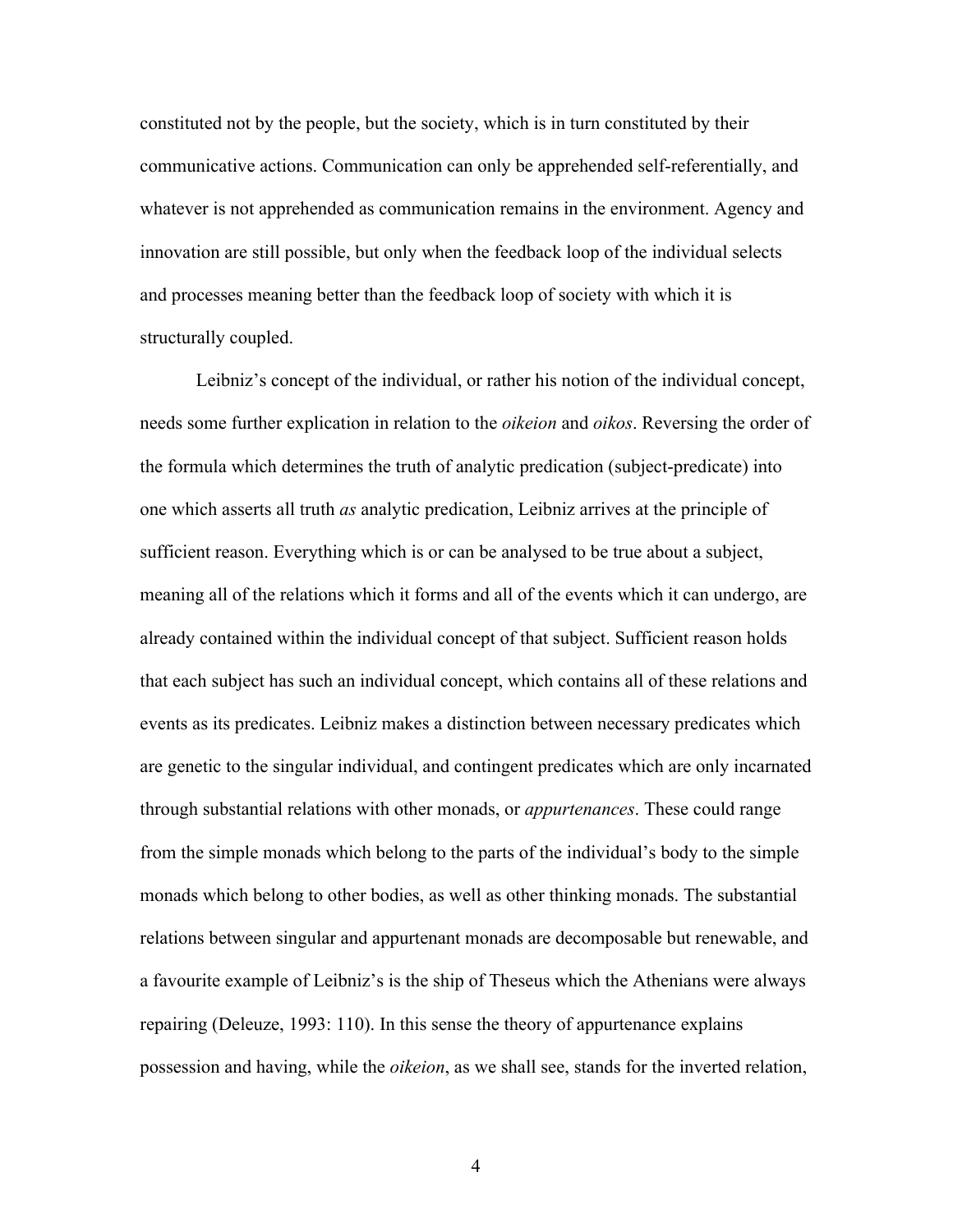or the not-having of the naked and dispossessed monads which fall at the fringes of another monad's sphere of appurtenance.

Within *Systemtheorie*, Lyotard identifies the realisation of Leibniz's monadology in the form of a general physics of developing systems. Conceived monadologically, larger, composite systems lose priority to the monadic "sub-systems" which constitute them, while the psychic dissolves into the social – everything becomes a society, as Gabriel Tarde would have proclaimed. Against the notion that the "reduction of complexity" could arise between humanity and nature as though it were a suppression of complexity, Lyotard instead proposes that it arises between more developed cultures and less developed cultures. The West for instance increases its capacity to make use of complex information at the expense of the Third World which it dominates (Lyotard, 1993: 99). Falling within its sphere of appurtenance, the Third World becomes the source of entropy for the autopoiesis of the great monad of the West, in the same sense that the negentropic reduction of complexity in more highly developed systems could be made possible by the entropic failure to select information and process meaning in less developed systems. The mistake of *Systemtheorie* lies in confusing the source of this entropy with a global nature as conceived in opposition to a global humanity, when it really inhabits that section of labouring humanity whose development is inhibited for the benefit of affluent humanity. Lyotard identifies this entropy with the *oikeion*, or what Aristotle describes as the familiarity which parents recognise in their children, which children do not necessarily recognise in their parents. The meaning of *oikeion* is extended into *oikos*, which denotes the household or home. While Lyotard describes the Third World as *oikeion* to the West in the context of his monadological interpretation of the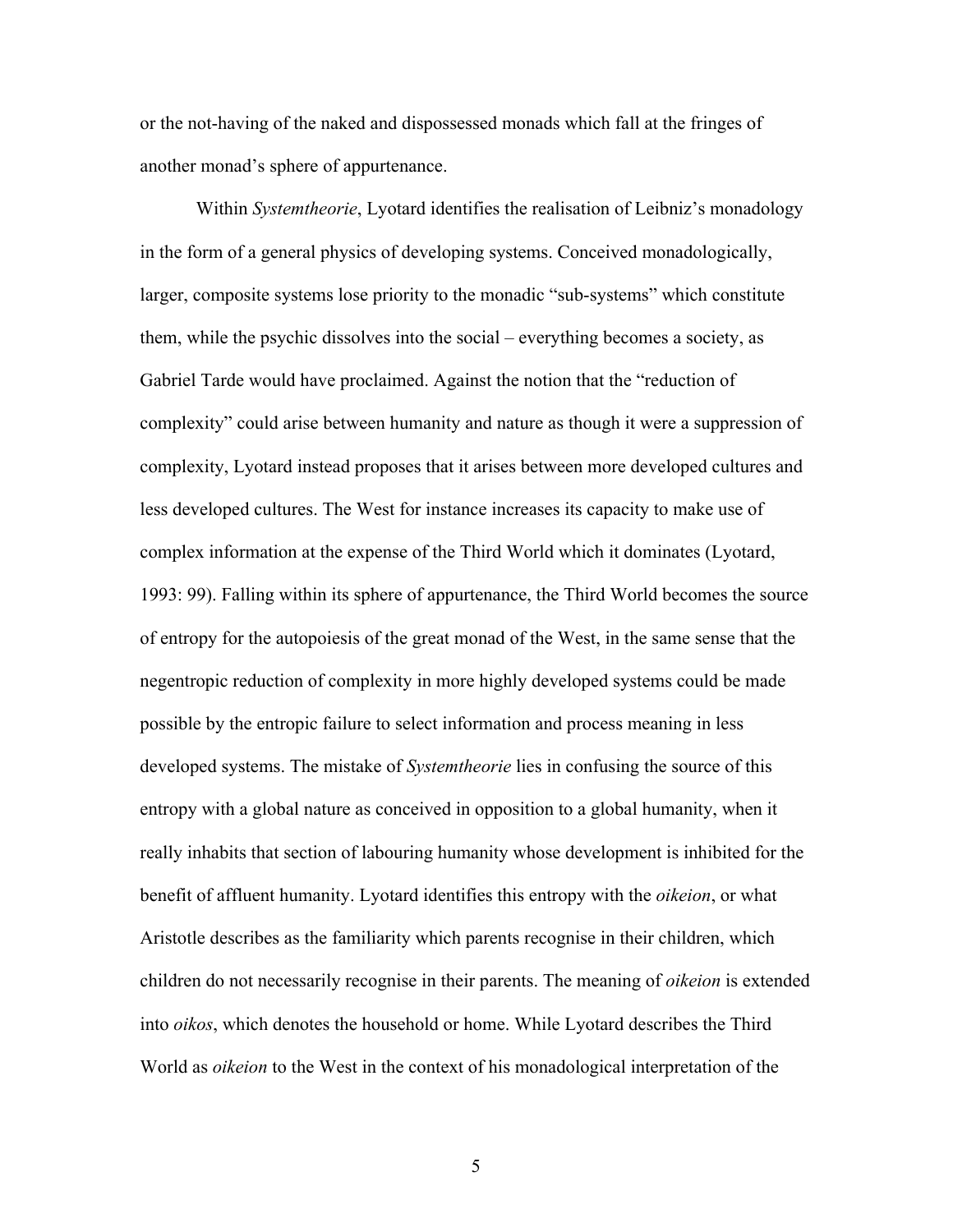"reduction of complexity", he also emphasises that *oikos* is not the place of safety but the place of tragedy. The structural coupling between affluent Westerners and child labourers in the Third World is like a dysfunctional family or a broken home – the parents cannot tell the household they inhabit apart from their children, reducing their complexity through use as though they were household tools. As slaves of their parents, the children cannot express the tragedy which lies secluded in the entropy of their unconscious.

As a thermodynamic property defined statistically, entropy describes the number of possible microcosmic states of a system, as well as the process through which the number of possible states is reduced through the passage of time. As entropy increases, the number of possible states and the complexity of the system decrease. Information measures the complexity of these microcosmic states while entropy measures our uncertainty of them. Though if the difference between entropy and information is relative to the observer, could information simply depend upon our arbitrary knowledge of complexity, with entropy depending upon our arbitrary ignorance of complexity? Claude E. Shannon, pioneer of information theory, inverted the classical opposition between entropy and information with a mathematical theory of their identity, which built upon the discoveries of statistical mechanics in the field of telecommunications. According to Shannon's theory, the more distorted a signal becomes through its transmission, the more noise it carries along its channel, and the more uncertain is the message. Yet the more uncertainty there is in a signal, the more freedom of choice there is in selecting the message from out of its noise, resulting in more and not less information present (Shannon & Weaver, 1964: 18-19). Therefore an increase of information will always accompany an increase of external noise. This use of entropy depends upon the receiver's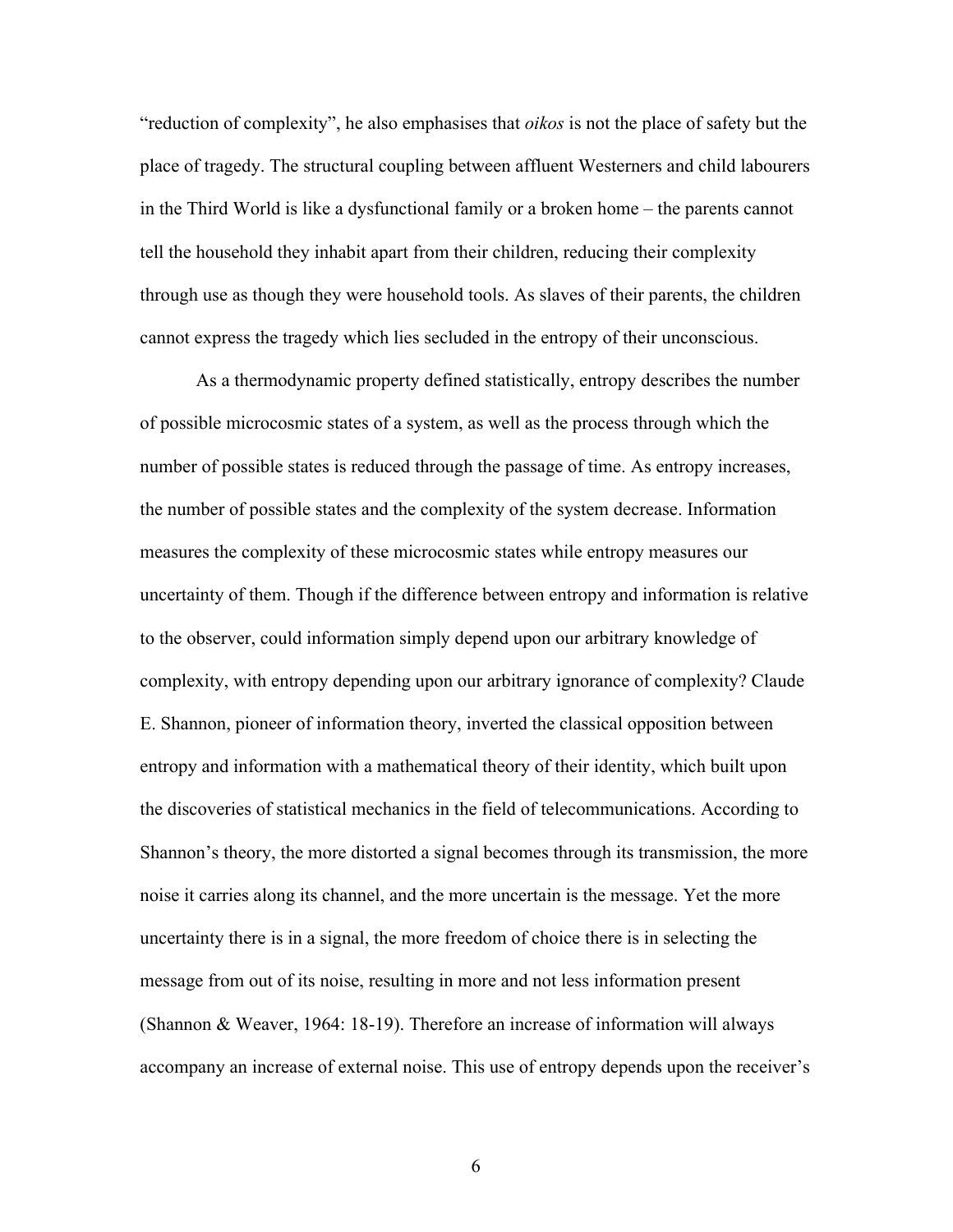knowledge and ability to guess the possible meaning of the message, in order for the message to be reconstituted out of the noise-information.

While information theory was instrumental in bringing about the digital revolution in electronics, it has also been appropriated for more metaphorical uses in the humanities. Lyotard, for instance, identifies the stunted development of the Third World with the entropic source of reduced complexity and Western domination with the receiver's ability to make use of this reduced complexity. Against Luhmann, who defines communication as the unity of information, message, and understanding while excluding the uncertainty of noise, Lyotard ostensibly identifies noise with the *oikeion*, to the extent that the source of the message which it equivocally communicates is lacking in selfreferentiality. Shannon, an electrical engineer not particularly interested in the possible applications of his theory outside of their intended use in informatics, has nonetheless influenced how theorists in the humanities understand communication in a very general sense, especially regarding the distinction between information and message, and the importance of noise in communicating messages. While Lyotard himself does not mention Shannon's concept of noise in relation to the *oikeion*, its inherent ambiguity, neither desirable nor undesirable outside of the system's view to reducing complexity, might be linked metaphorically to the *oikeion* and its secluded, not yet autonomous generation of complexity. Luhmann, on the other hand, is only concerned with noise to the extent that it provides more complexity to reduce and more information from which to select meaning. But there is a difference between the self-legitimating selections of meaning from within a system and the order which noise can spontaneously generate on its own, just as there is, for instance, between media reports on world events and the real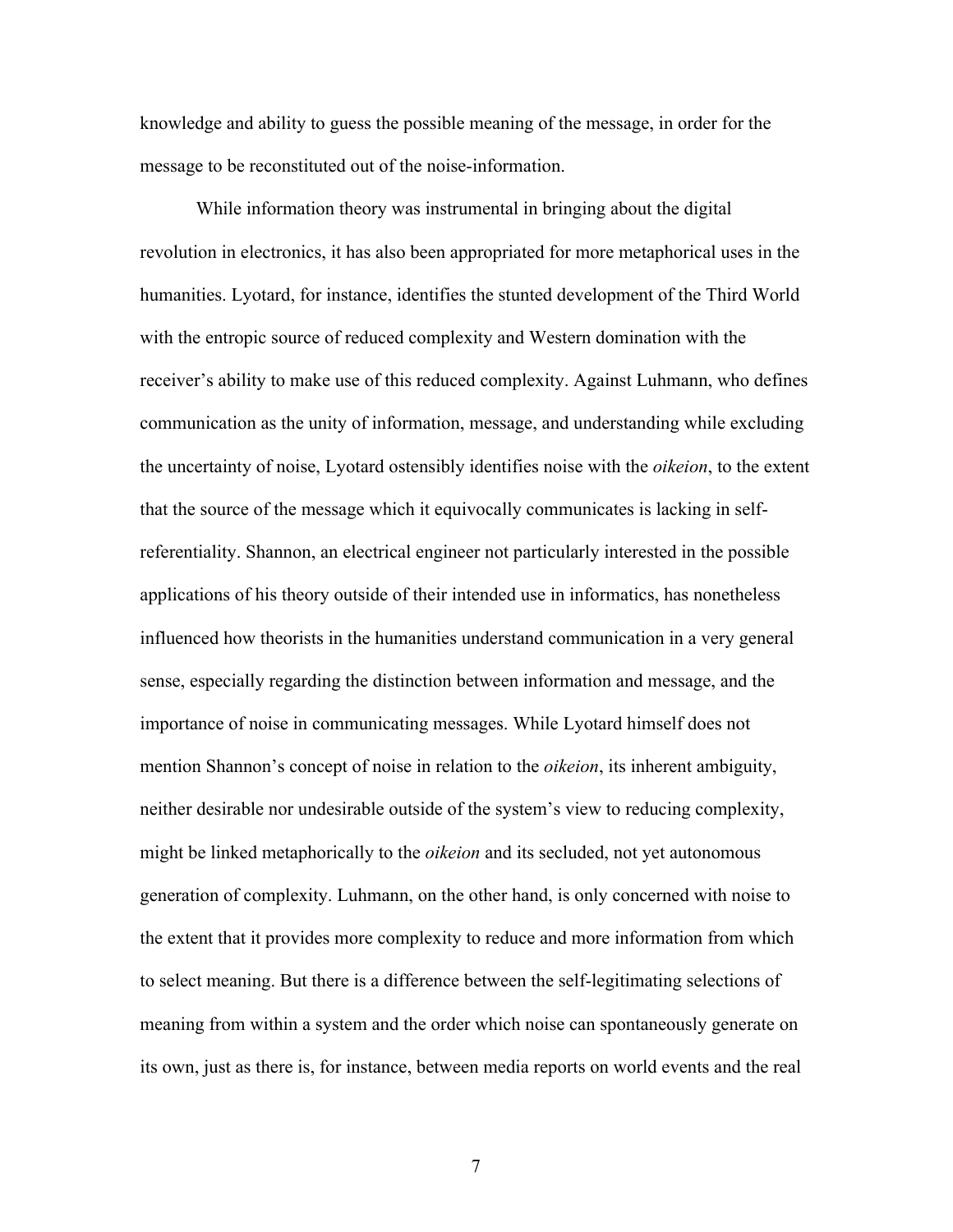events themselves. While Luhmann might exclude noise on the basis of a self-referential code which determines the functioning of the system, Lyotard aims to listen to those very dysfunctional messages which are systematically excluded, in order to recuperate the *oikeion* which refers to the other before it can refer back to any self.

In his appropriation of the term "ecology", Lyotard plays off the ambiguity between environment and the asymmetrical relation of familiarity in order to reformulate it as a discourse of the secluded, with the aim of listening to the *oikos*, rather than describing it (Lyotard, 1993: 101). The secluded whom he names are women, children, and animals. As *oikeion*, however, they could never be named, which is why they must be listened to instead. The monadological aspect of the *oikeion* corresponds to their seclusion from the system, since a monad has no windows upon the world and instead only contains a limited perspective of the world within itself, always risking falling into another monad's sphere of appurtenance for its own lack of self-knowledge or selfreferentiality. It becomes secluded for being unable to make use of its memory and naked for having no appurtenances of its own, since a monad can only extend beyond itself into the field of action and express its will to the extent that it is able to select from a complex memory. The perspective of the monad is determined by this "reduction of complexity", while entropy determines the equivocal information which falls outside of its perspective, or the potential *oikeion* of an observer who watches closely and listens carefully. It is in this sense, perhaps, that we might grant monads the possibility of having windows after all.